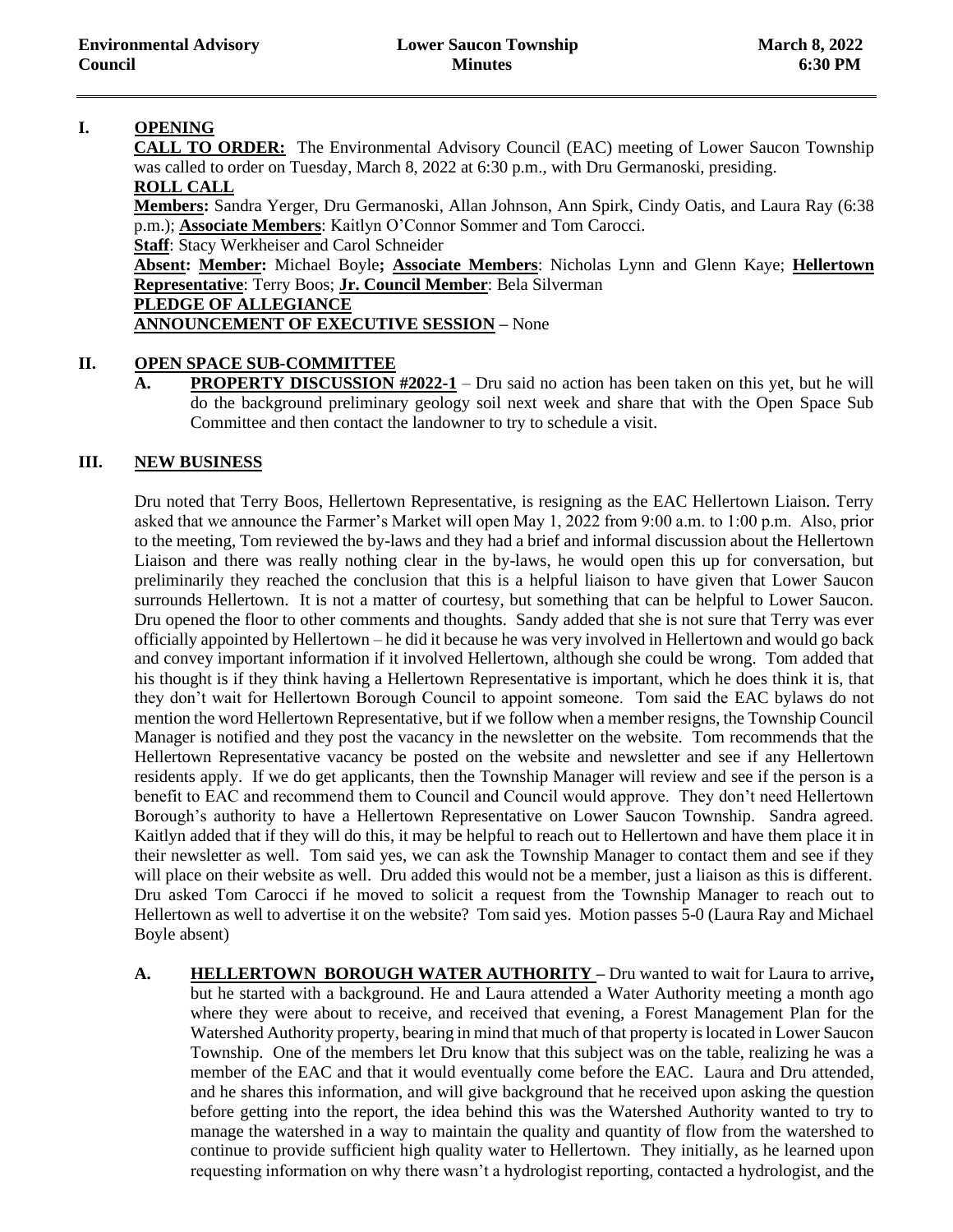#### **Environmental Advisory Council March 8, 2022**

hydrologist suggested they solicit a proposal and evaluation from a forest manager. As it turns out, the report that he heard and saw was presented, and Dru was curious to know if they were hearing something from a standard forest manager or a logger. The company that gave the presentation had a logo on their clothing that they are loggers. What they heard was a report for forest management – not for any purpose of water resource management. Water resource management was never brought up by the loggers. Instead what they heard was a report on managing the forest for logging and for continual harvest of trees in the future. Dru said the significant focus of the plan was that was submitted was to manage the forest in such a way that they would take trees out but also manage it in a way to continue to be able to harvest trees into the future. Dru asked Laura Ray if that was a fair representation. She agreed. She wrote down the name of JR Timber Management. Dru made the suggestion there that what he thought they needed was a forest manager who specializes in forest management holistically including hydrologically. He was expecting to hear a plan that talked about taking certain species of trees, maybe planting different species of trees that would affect evapotranspiration rates and the functioning of the forest to facilitate the best hydrological management of the resource. He is not being critical of the loggers, as they were educated, but educated in forest harvest. He is not being critical of the fact they did not discuss hydrology – it was rather clear that their forest management comes from the perspective of managing a forest resource timber in particular. Sandy asked if there were other companies there? (inaudible question) Dru stated there was nothing stated about any benefits to the water. Dru said when he raised the question, it was not their area of expertise. He would suggest that it would have been much more helpful if there was a hydrologist who cooperated with them who explained what the benefits to the water resource would be or to consider to find another forest manager who specialize in an ecosystem forest management where water resources are part of the expertise, and this is not what they heard. Dru said whatever they decide, they will see some proposals brought before the EAC. Laura said there is a meeting tomorrow night, and it is on the agenda again, but she was not sure the timber person would there. Dru said he would try to go to the meeting. Laura said she believes their meetings are the 2nd Wednesday of the month and this one is at Borough Authority. Tom asked if it would make a difference if Dru goes tomorrow and suggests that the EAC would suggest they hire a hydrologist. That the EAC would want to see that first? Dru said about seeing something more holistic. Tom said he doesn't want to necessarily force them to do anything, but if the EAC thinks they are going to need a hydrologist report, Dru could tell them this now rather than when they are before us presenting something. Sandy asked Dru if he shared with them that this is what he is – a hydrologist? Dru said he didn't feel he had the authority to speak on behalf of EAC or anyone other than himself. Dru said he would be happy to raise the issue tomorrow night that they feel would be helpful and beneficial to EAC if they have to render advice to Township Council to be able to do so from a perspective that they feel is more environmentally holistic.

Kaitlyn asked how much permission they need from Lower Saucon Township to do this? Kaitlyn mentioned that the timber laws dissipated restricting what people can take. She wanted to know if we had any say or if this was just a courtesy. Dru referred to Tom as being on Council, as EAC makes recommendations to Council. Tom said he respects Dru's area of expertise when reviewing. Laura added that she thinks the Zoning laws that they just get a permit. Tom said they need to review what they need whether it is permit or any type of variance to get the zoning permit. Sandy and Laura said they didn't think it would require a variance. Sandy added that, unfortunately, their stricter timbering ordinances were struck down at a state level, but she believes they would have to go by the current timbering ordinance. Tom said it is tough to say without seeing a permit application to review and asking the Zoning Officer if a hydrologist report is required, for example. Dru said there was no application at meeting that he heard; the logger was making a presentation to them for information. Dru thought the meeting that was taking place tomorrow may have more action taken. Dru suggested they be proactive and ask Zoning Officer to look into the Timber ordinance and what the various requirements may be and what role they may play in that process. This will help them be prepared for the next step. Sandy said someone needs to contact Jim for the current Timbering Ordinances that are now in place, as she remembers they were modified per the state but they need a reference. Dru asked if everyone would like Stacy to obtain the Timbering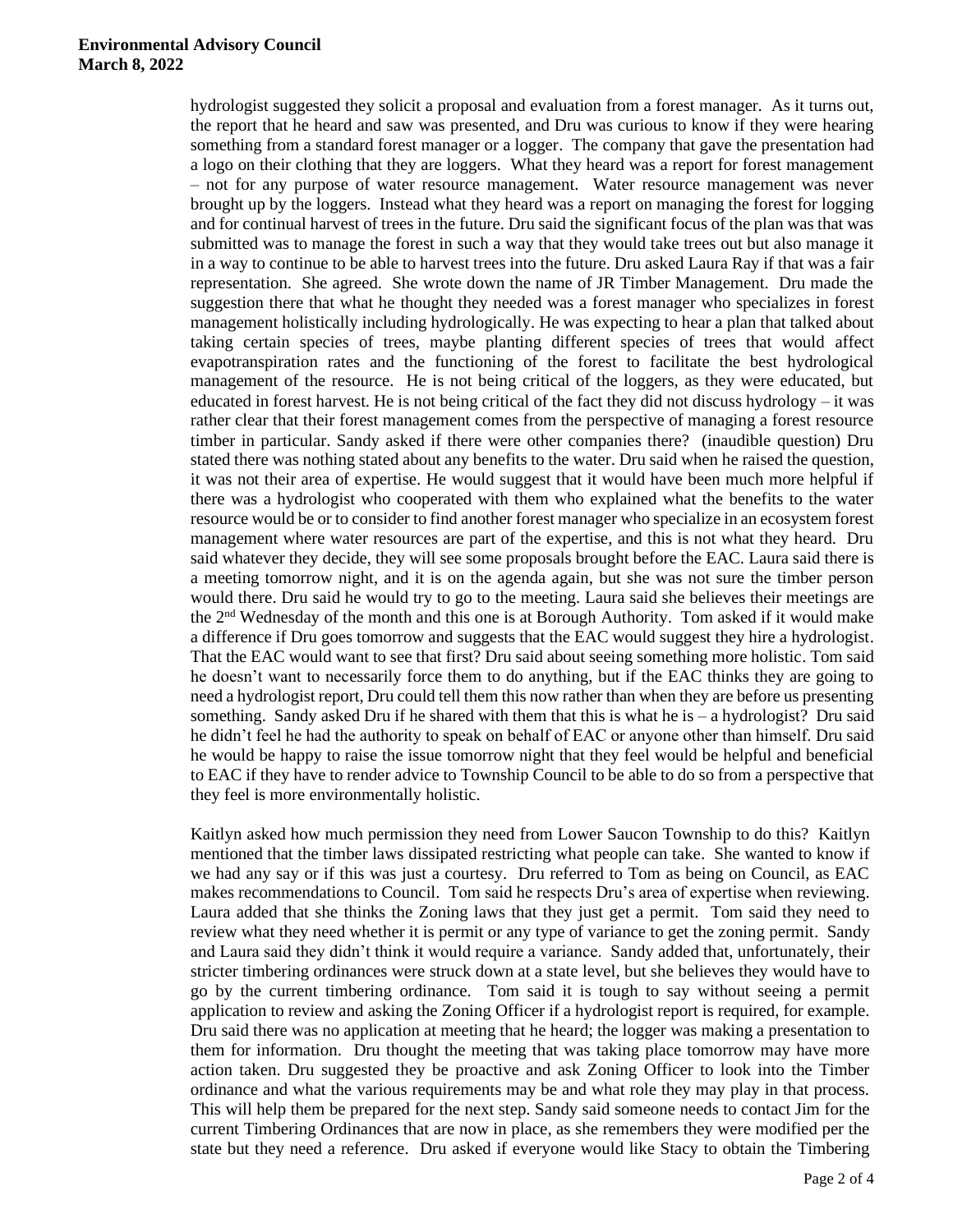#### **Environmental Advisory Council March 8, 2022**

Ordinance from Zoning Officer, and they all did. Ann asked how many trees are involved and Dru said this was not minor. Laura added that they have a lot of property and they were breaking it down into blocks, and the timber management only evaluated tree lots. There are hundreds of trees behind Erin Lane and Polk Valley Road. Laura also said there is a lot of landlocked land and is not sure what their strategy is to get out of there, but she knows she does not want them coming down the logging road by her. Laura said before they start timbering, they spray herbicides everywhere, which was alarming to her because it is not good for the water. Dru said that seemed inconsistent with a water quality management strategy goal. Dru said the loggers were proposing ways in which they continue to promote the recruitment of more ecumenically valuable trees, so when they open the ground up to sunlight, it is going to start a natural succession of what starts sprouting up and those things may out compete some of the new growth trees that they still viewed from the standpoint of harvesting. Dru drew the analog that this sounds like a farmer cultivating corn and using herbicides to keep the weeds from competing with the corn. Rather than a holistic ecosystem management plan. There was at least one resident from Erin Lane there who was very against this and they see this as them coming in and taking the largest and most valuable and they also felt that they were not hearing the argument how this was managing the water resources rather the timber is what was being managed. Sandy asked if Dru got any impression from the Water Authority on what their goal was and why they were even starting this process? The start of the process was, apparently, that this was suggested by one of their members as a means to try to make sure they were managing the water resources properly over the long term. So, they started with a hydrologist who suggested they talk to a Forest Manager, and that is where he thinks things went off the rails a little bit and they contracted a Forest Manager that is more of a logger with a logging perspective rather than a Forest Manager who had sub joint background in hydrology to change the composition of the forest for trees that were less phreatophytic and would pump more water out of the soil.

Tom suggested to Dru he may want to communicate that to them tomorrow night at the meeting if they are going to need a permit, and like Laura mentioned that it is landlocked, and if they need a temporary easement for a road or to build some type of temporary gravel road, all of those things will have to go before Zoning and Planning. He said he is not sure Planning and Zoning will go along without a holistic study approach, and doesn't see Council going along with it unless there is a holistic approach done. Tom said he may want to give them a heads up that this is what will probably be required if these loggers need temporary roads, easement, he isn't sure and they would have to talk to Jim in Zoning. He said it is tough for Jim to advise them without having an application in hand. Dru said Tom's point is well taken as Dru has the impression, based on what Tom is suggesting, that we try to inform them of what we need to be able to make recommendations upfront so that a lot time, energy, and money isn't spent and trying to prevent a do-over. Sandy added that Dru made it clear that this is a logging plan and it is not really a watershed management plan. They are missing a huge element of the hydrology. Dru said to be fair, he is not sure what the hydrology said but he was told that they first hired a hydrologist who suggested they hire a Forest Manager. He said what they heard that night was really a tree management plan, not a healthy ecosystem watershed preservation plan. He feels comfortable with what the committee is entrusting him to do tomorrow night, and he will communicate these things as the committee wishes. Allan stated he had a suggestion regarding forest management, they planted a lot of pine trees on their land and very close together and now they are drying out and is thinking there could be a forest fire problem. He said if they are thinking of managing the forest, they should think about thinning out the pine trees. He said he knows the timber managers are not interested because there is no money. Laura said they didn't start in the pine area. Allan said the organization who is managing the land should think about this, and it is their responsibility to do something about cutting down the fire hazard of those trees. Dru said he will convey this as well. Tom said this a good point, and maybe the fire chief can go and look at it and advise EAC and Council what his thought on this are. Dru said this is a long-term plan, at least from the point of view of the loggers. They are talking about being able to come back in 20/30 years, or even 10-year intervals. Laura confirmed the meeting tomorrow night is at the Borough Authority Building by the pool at 7 p.m.